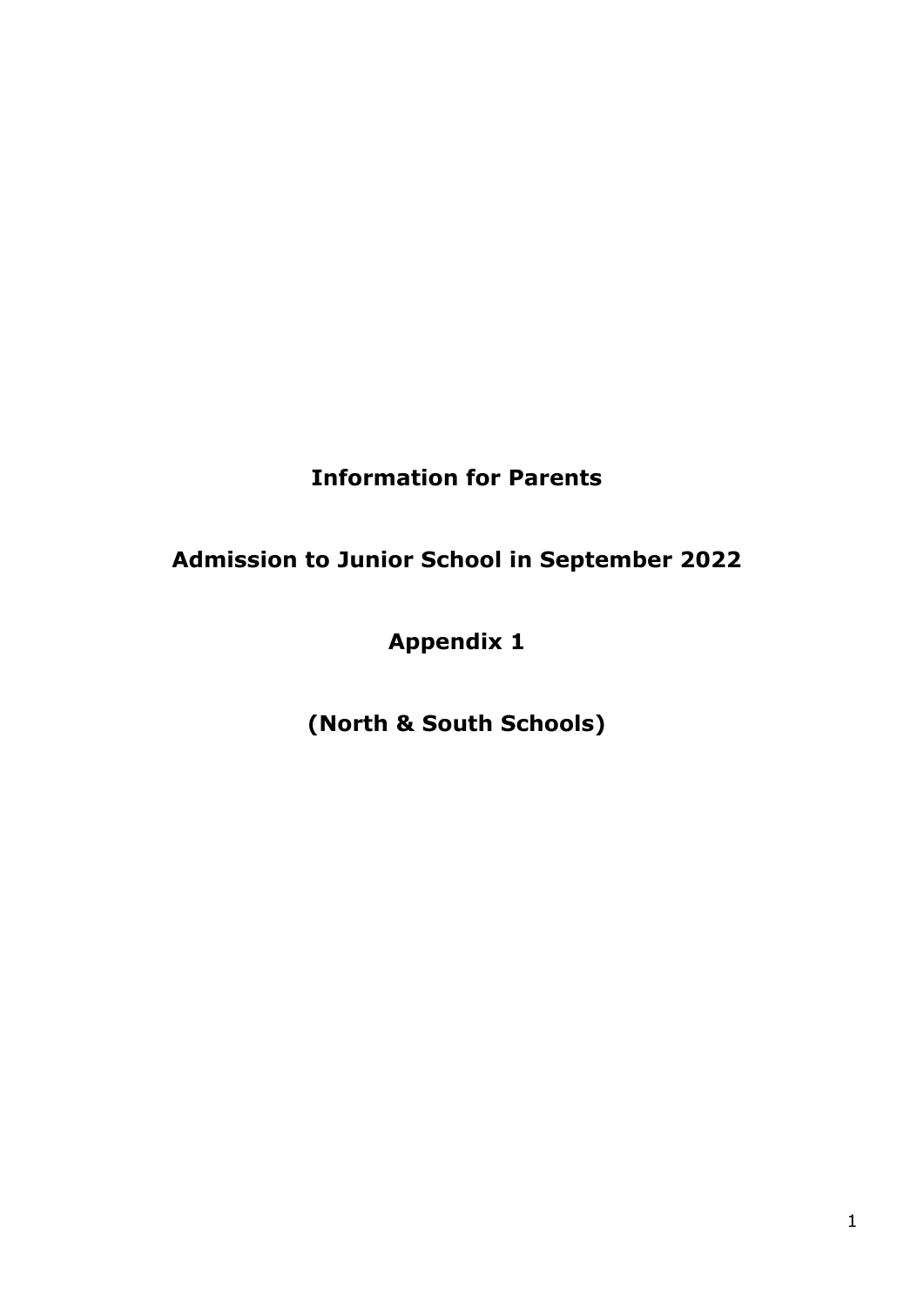# **Contents**

| West Sussex County Council standard oversubscription criteria for Community and |  |
|---------------------------------------------------------------------------------|--|
| School by Town and if they have a Supplementary Information Form (SIF)  5       |  |
|                                                                                 |  |
|                                                                                 |  |
|                                                                                 |  |
|                                                                                 |  |
|                                                                                 |  |
|                                                                                 |  |
|                                                                                 |  |
|                                                                                 |  |
|                                                                                 |  |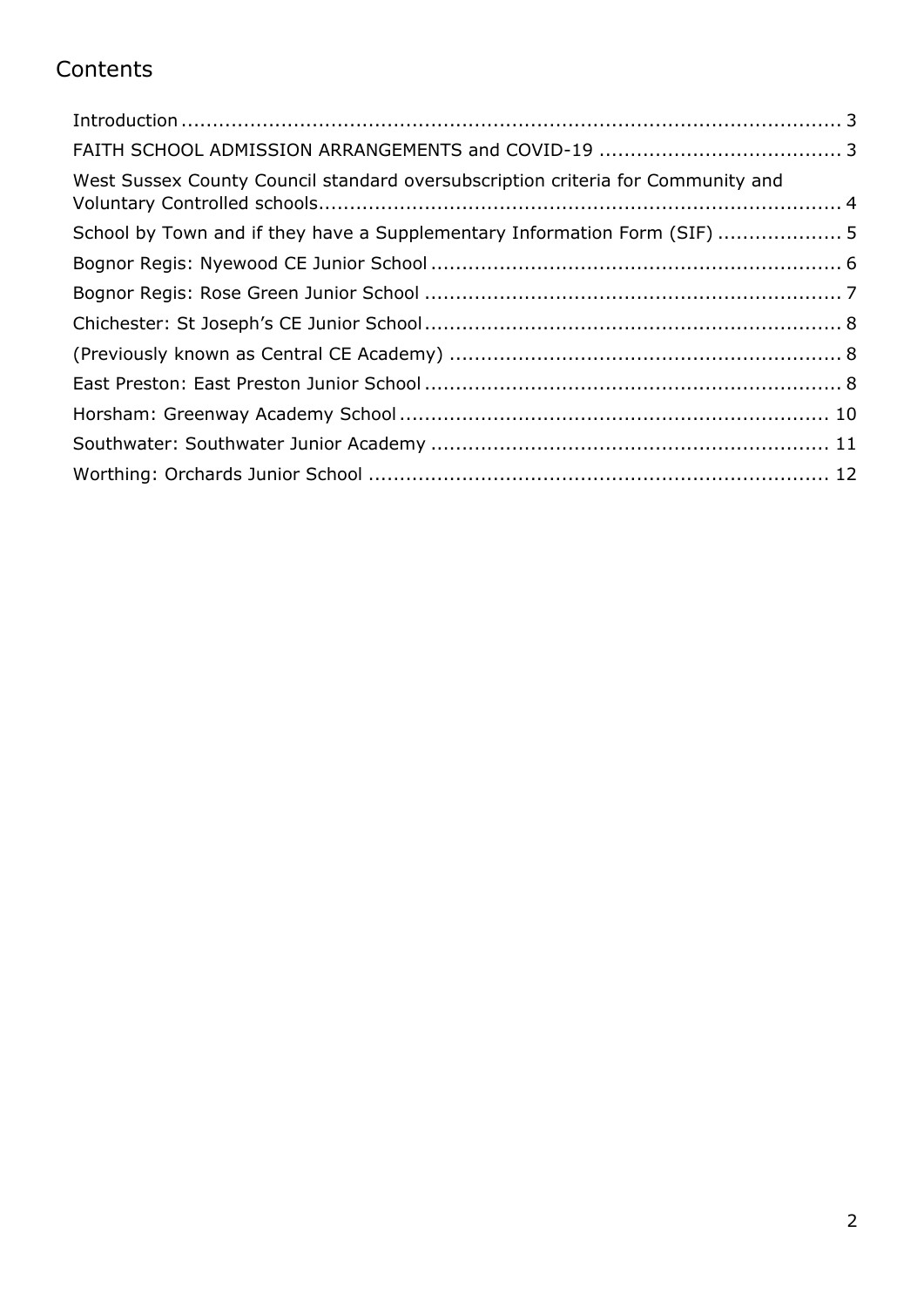### **Introduction**

<span id="page-2-0"></span>This Appendix lists the oversubscription criteria for all schools which do not use the West Sussex County Council standard oversubscription criteria for Community and Voluntary Controlled schools (reproduced at the bottom of this page). It includes all Church Voluntary Aided Schools, Foundation Schools, Free schools, Academies as well as Community and Voluntary Controlled schools which use variations of the standard West Sussex County Council oversubscription criteria.

Where a school was oversubscribed in September 2021 the number of places offered in each category are listed beside the criteria. For oversubscribed schools the total number of places offered, together with the criteria and distance of the last place offered, is shown at the bottom of the oversubscription criteria.

### <span id="page-2-1"></span>**FAITH SCHOOL ADMISSION ARRANGEMENTS and COVID-19**

Some faith based admission authorities define children's or families' membership or practice of the faith for the purpose of school admissions through regular attendance at a place of worship over a specified period. Due to the coronavirus (COVID-19) outbreak, there have been restrictions on the opening of places of worship (especially for communal worship) and parents and their children may have been unable to attend their place of worship as normal.

This has meant that faith schools with admissions arrangements that prioritise applicants based on membership or practice of the faith, evidenced through regular attendance at a place of worship and/or at communal worship, may find their admission arrangements have been affected for the September 2021 intake.

When making a preference for a faith school please check the school's website to see what changes to their arrangements they may have made. For example, some schools may have changed their Supplementary Information Form (SIF) or faith leader reference requirements. If in doubt please check directly with the school.

**Please note that it is a parent's responsibility when making an application to a faith school to ensure that any changes to the original admissions arrangements are complied with.**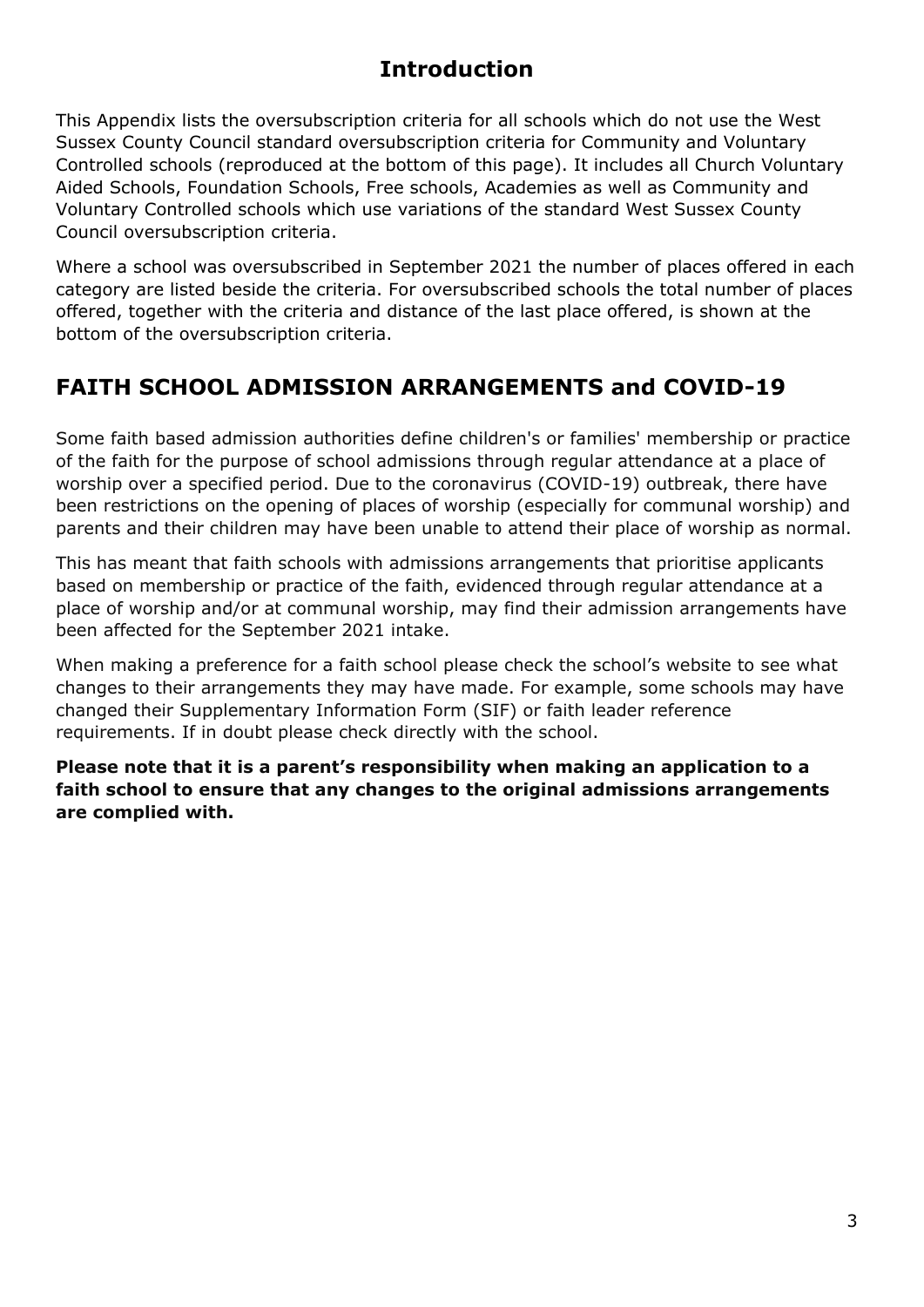#### **West Sussex County Council standard oversubscription criteria for Community and Voluntary Controlled schools**

- <span id="page-3-0"></span>1. Looked after children (children in public care) and children who were previously looked after who ceased to be so because they were adopted or became subject to a special guardianship order or child arrangement order. This includes children who appear (to the admission authority) to have been in state care outside of England and ceased to be in state care as a result of being adopted. Evidence must be provided.
- 2. Children who are subject to a special guardianship order who have not previously been in local authority care. Evidence must be provided.
- 3. Children who need a place at the school on exceptional and compelling social, psychological or medical grounds. Evidence must be provided.
- 4. Children attending a named infant school and applying for a place at the linked junior school.
- 5. Children who live in the catchment area with brothers or sisters already attending the school and who will still be there when the child starts.
- 6. Other children who live in the catchment area.
- 7. Children who live outside the catchment area with brothers or sisters already attending the school and will still be there when the child starts.
- 8. Children of staff in either or both of the following circumstances: where the member of staff has been employed at the school for two or more years at the time which the admission to the school is made; and/or the member of staff is recruited to fill a vacant post for which there is a demonstrable skill shortage.
- 9. Other children who live outside the catchment area.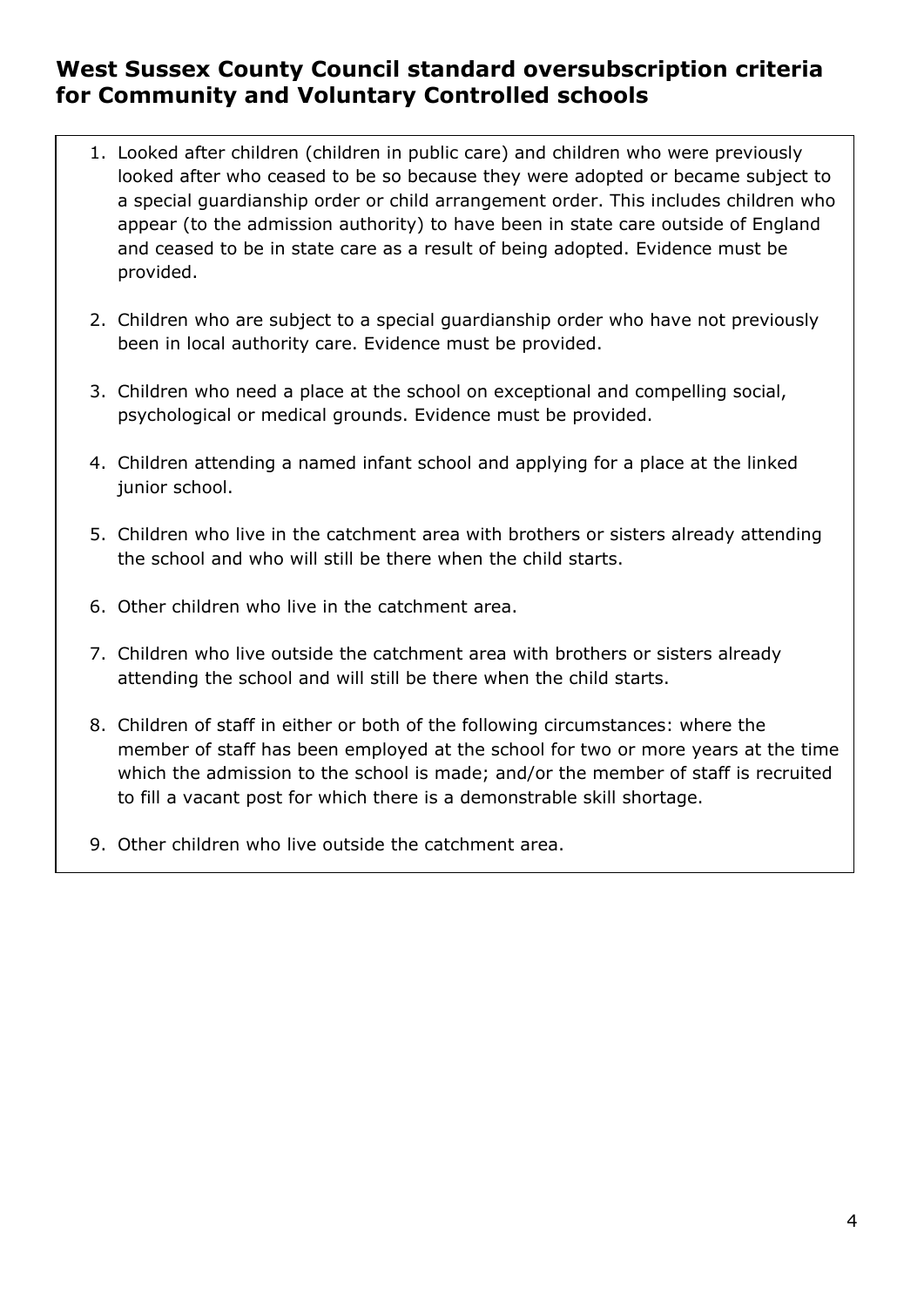### <span id="page-4-0"></span>**School by Town and if they have a Supplementary Information Form (SIF)**

<span id="page-4-1"></span>

| Town                | <b>School Name</b>                                                       | <b>SIF</b> |
|---------------------|--------------------------------------------------------------------------|------------|
| Bognor Regis        | Nyewood CE Junior School                                                 | Yes        |
| <b>Bognor Regis</b> | Rose Green Junior School                                                 | <b>No</b>  |
| Chichester          | St Joseph's CE Junior School (previously known<br>as Central CE Academy) | <b>Yes</b> |
| East Preston        | East Preston Junior School                                               | <b>No</b>  |
| Horsham             | Greenway Academy                                                         | <b>No</b>  |
| Southwater          | Southwater Junior Academy                                                | No.        |
| Worthing            | Orchards Junior School                                                   | No         |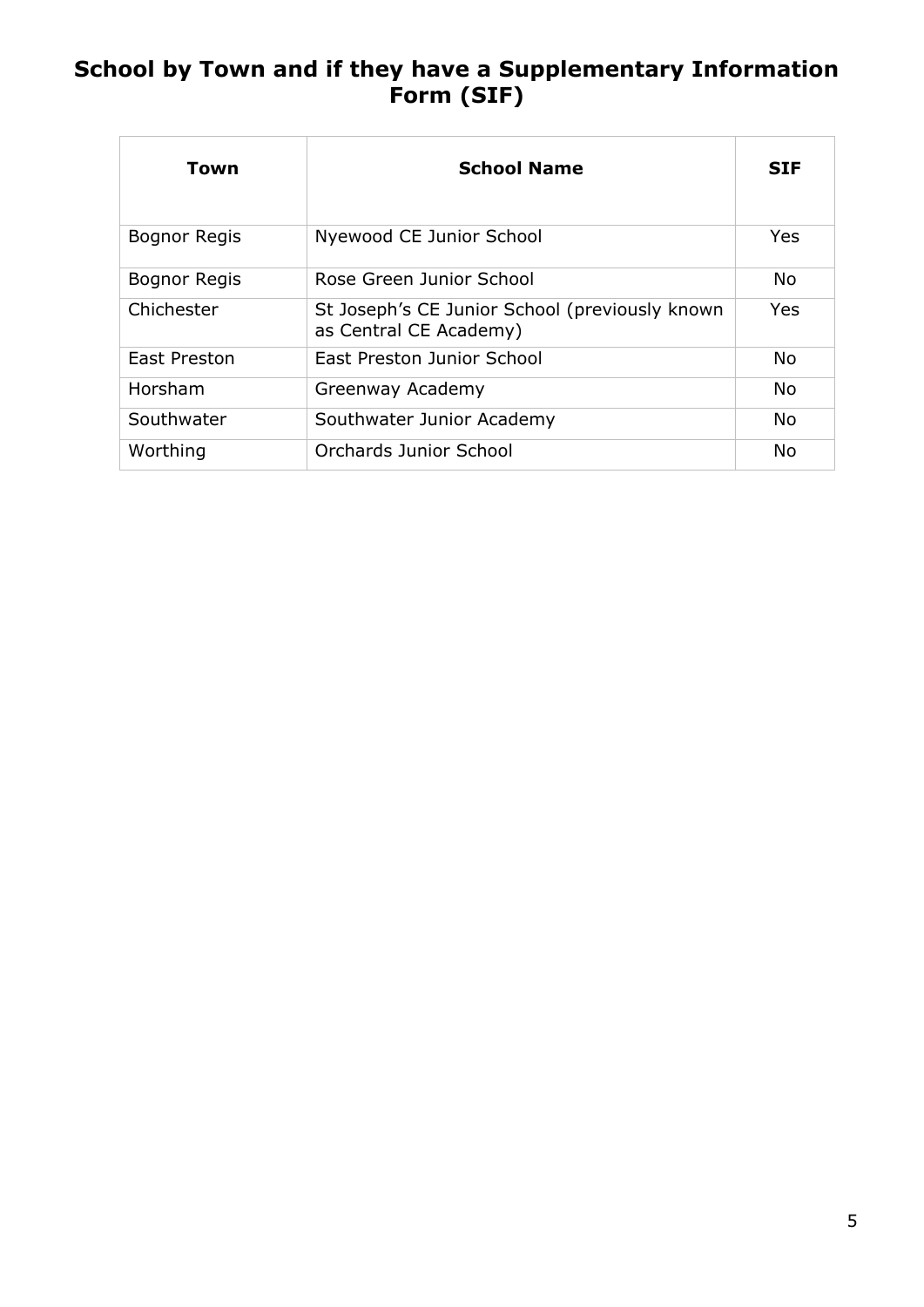### **Bognor Regis: Nyewood CE Junior School**

Oversubscription Criteria for September 2022 showing the number of applications received under each category for September 2021 entry. For explanatory notes and evidence requirements please see the school's full Admissions Policy on their website. This school uses a Supplementary Information Form which can be found in Appendix 2 or on the school's website.

|    | Oversubscription Criteria Nyewood CE Junior School 2022                                                                                                                                                                                                                                                                                                                                                                                                             | How<br>places<br>were<br>allocated<br>for<br>September<br>2021* |
|----|---------------------------------------------------------------------------------------------------------------------------------------------------------------------------------------------------------------------------------------------------------------------------------------------------------------------------------------------------------------------------------------------------------------------------------------------------------------------|-----------------------------------------------------------------|
|    | Children with an Education Health and Care Plan                                                                                                                                                                                                                                                                                                                                                                                                                     |                                                                 |
| 1. | Children Looked After, Children Previously Looked After and Service<br>Children. Previously looked after children are children who were looked<br>after but ceased to be so because they were adopted or became subject<br>to a child arrangements order or special guardianship order. Service<br>children are children of service personnel with a confirmed posting to the<br>local area or crown servants returning from overseas to live in the local<br>area. |                                                                 |
| 2. | Children with known medical or social needs who would benefit from a<br>place at the school.                                                                                                                                                                                                                                                                                                                                                                        |                                                                 |
| 3. | Children who will have a sibling attending Nyewood CE Junior School at<br>the time of admission.                                                                                                                                                                                                                                                                                                                                                                    |                                                                 |
| 4. | Children who at the time of application are in Year 2 at Nyewood CE<br>Infant School.                                                                                                                                                                                                                                                                                                                                                                               |                                                                 |
| 5. | Children of parents who are regular worshippers at St Richard (Aldwick),<br>St Wilfrid (Bognor), St Thomas A'Becket (Pagham), or Holy Cross (North<br>Bersted) Churches.                                                                                                                                                                                                                                                                                            |                                                                 |
| 6. | Children by distance from the school with priority for admission given to<br>children who live nearest to the school within a defined area as agreed<br>with the Local Authority.                                                                                                                                                                                                                                                                                   |                                                                 |
|    | <b>Total offers</b>                                                                                                                                                                                                                                                                                                                                                                                                                                                 |                                                                 |
|    | The criteria and distance in metres of the last place offered.                                                                                                                                                                                                                                                                                                                                                                                                      |                                                                 |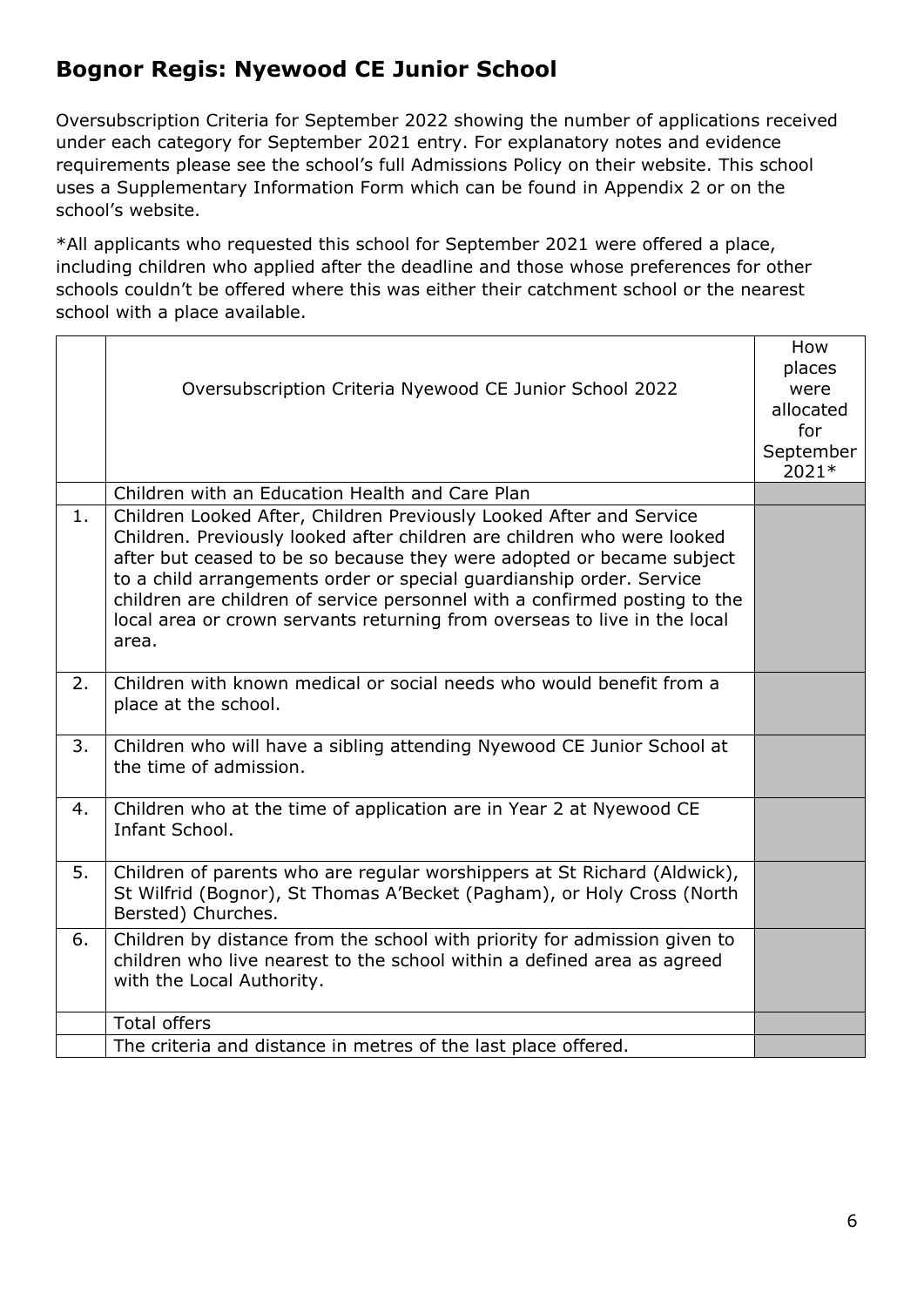## <span id="page-6-0"></span>**Bognor Regis: Rose Green Junior School**

Oversubscription Criteria for September 2022 showing the number of applications received under each category for September 2021 entry. For explanatory notes and evidence requirements please see the school's full Admissions Policy on their website.

|              | Oversubscription Criteria Rose Green Junior School 2022                                                                                                                        | How<br>places<br>were<br>allocated<br>for<br>September<br>2021* |
|--------------|--------------------------------------------------------------------------------------------------------------------------------------------------------------------------------|-----------------------------------------------------------------|
|              | Children with an Education Health and Care Plan                                                                                                                                |                                                                 |
| j.           | Children who are looked after (children in public care), children who<br>were previously looked after who leave care under a special guardianship<br>or residence order.       |                                                                 |
| ii.          | Children who need a place at the school on exceptional and compelling<br>social, psychological or medical grounds.                                                             |                                                                 |
| iii          | Children attending Rose Green Infant School and applying for a place at<br>Rose Green Junior School.                                                                           |                                                                 |
| iv           | Children who live in the catchment area with brothers or sisters already<br>at Rose Green Junior School or who will be attending Rose Green Junior<br>School in September 2020 |                                                                 |
| $\mathsf{V}$ | Other children who live in the catchment area for the school to the West<br>of the line shown on the map on the following page.                                                |                                                                 |
| vi           | Other children who live in the catchment area for the school to the East<br>of the line on the map on the following page.                                                      |                                                                 |
| vii          | Children who live outside the catchment area with brothers or sisters<br>already at Rose Green Junior School.                                                                  |                                                                 |
| viii         | Other children who live outside the catchment area.                                                                                                                            |                                                                 |
|              | <b>Total offers</b>                                                                                                                                                            |                                                                 |
|              | The criteria and distance in metres of the last place offered.                                                                                                                 |                                                                 |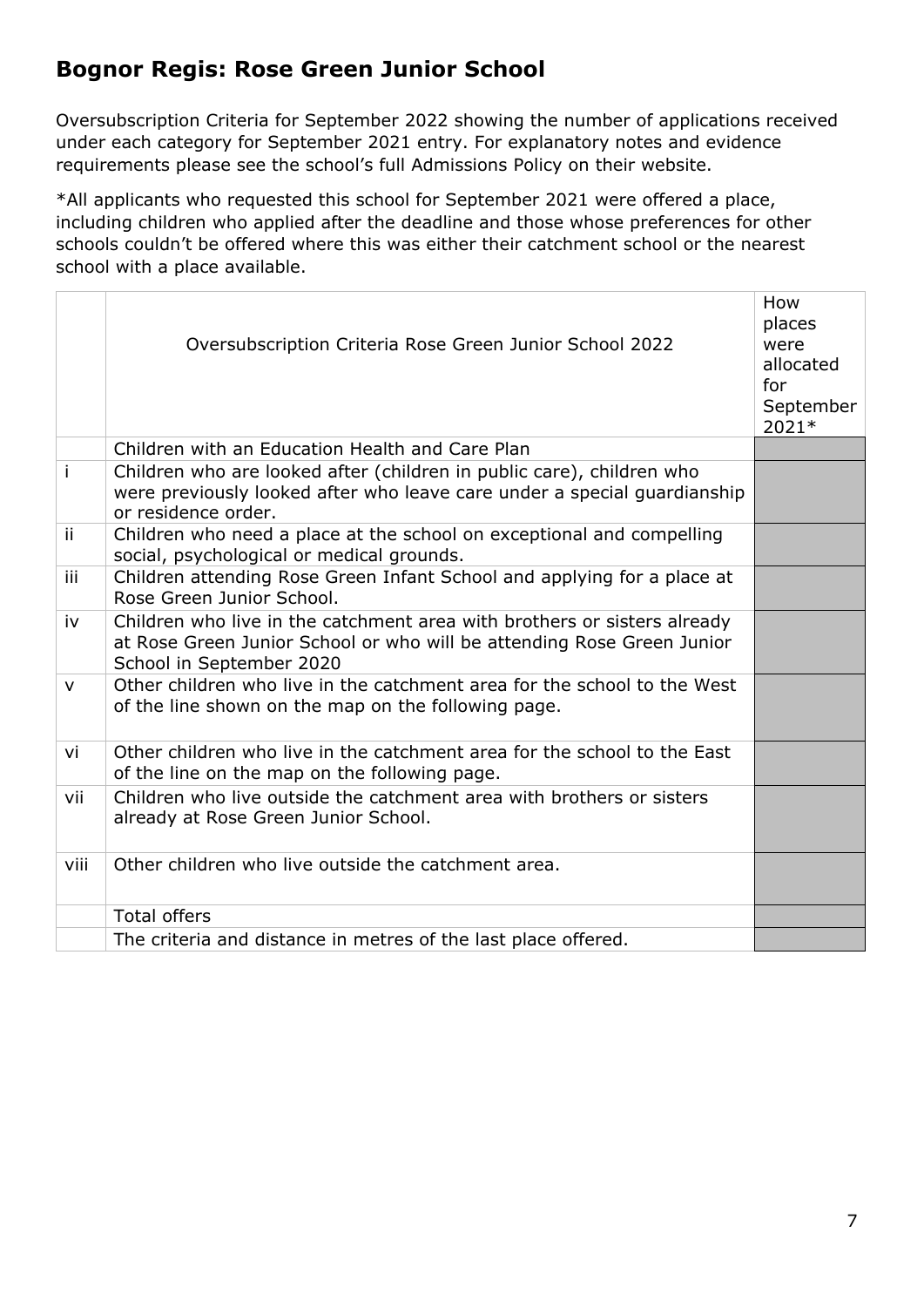#### <span id="page-7-1"></span><span id="page-7-0"></span>**Chichester: St Joseph's CE Junior School (Previously known as Central CE Academy)**

Oversubscription Criteria for September 2022 showing the number of applications received under each category for September 2021 entry. For explanatory notes and evidence requirements please see the school's full Admissions Policy on their website. This school uses a Supplementary Information Form which can be found in Appendix 2 or on the school's website.

<span id="page-7-2"></span>

|                | Oversubscription Criteria St Joseph's CE Junior School 2022<br>(Previously known as Central CE Academy)                                                                                                                                                                                                      | How<br>places<br>were<br>allocated<br>for<br>September<br>2021* |
|----------------|--------------------------------------------------------------------------------------------------------------------------------------------------------------------------------------------------------------------------------------------------------------------------------------------------------------|-----------------------------------------------------------------|
|                | Children with an Education Health and Care Plan                                                                                                                                                                                                                                                              |                                                                 |
| $\mathbf{1}$   | Looked after children, or previously looked after children who ceased to<br>be so because they were adopted (or became subject to a residency<br>order or special guardianship order).                                                                                                                       |                                                                 |
| $\overline{2}$ | Other children who have a sibling in the school or at St Joseph's Infant<br>School at the time of admission.                                                                                                                                                                                                 |                                                                 |
| $\overline{3}$ | Other children who live in the Parishes of Chichester and whose<br>parents/carers are regular worshipping members of a Christian church.                                                                                                                                                                     |                                                                 |
| 4              | Children who are on roll in year 2 at St Joseph's Infant School.                                                                                                                                                                                                                                             |                                                                 |
| 5              | Children of staff who are employed at St Joseph's CE Junior School or St<br>Joseph's Infant School.                                                                                                                                                                                                          |                                                                 |
| 6              | Other children who live in the Parishes of Chichester.                                                                                                                                                                                                                                                       |                                                                 |
| $\overline{7}$ | Other children who live in the Deanery of Chichester, and whose<br>parents/carers are regular worshipping members of a Christian church.                                                                                                                                                                     |                                                                 |
| 8              | Children whose parent/carer regularly and verifiably attends at least<br>once a month for at least one year preceding the date of application who<br>are, regular worshippers at a place of worship at a Christian or another<br>major world faith which is a member body of the UK inter-Faith<br>Network2. |                                                                 |
| 9              | Other children who live in the Deanery of Chichester.                                                                                                                                                                                                                                                        |                                                                 |
|                | <b>Total offers</b>                                                                                                                                                                                                                                                                                          |                                                                 |
|                | The criteria and distance in metres of the last place offered.                                                                                                                                                                                                                                               |                                                                 |
|                |                                                                                                                                                                                                                                                                                                              |                                                                 |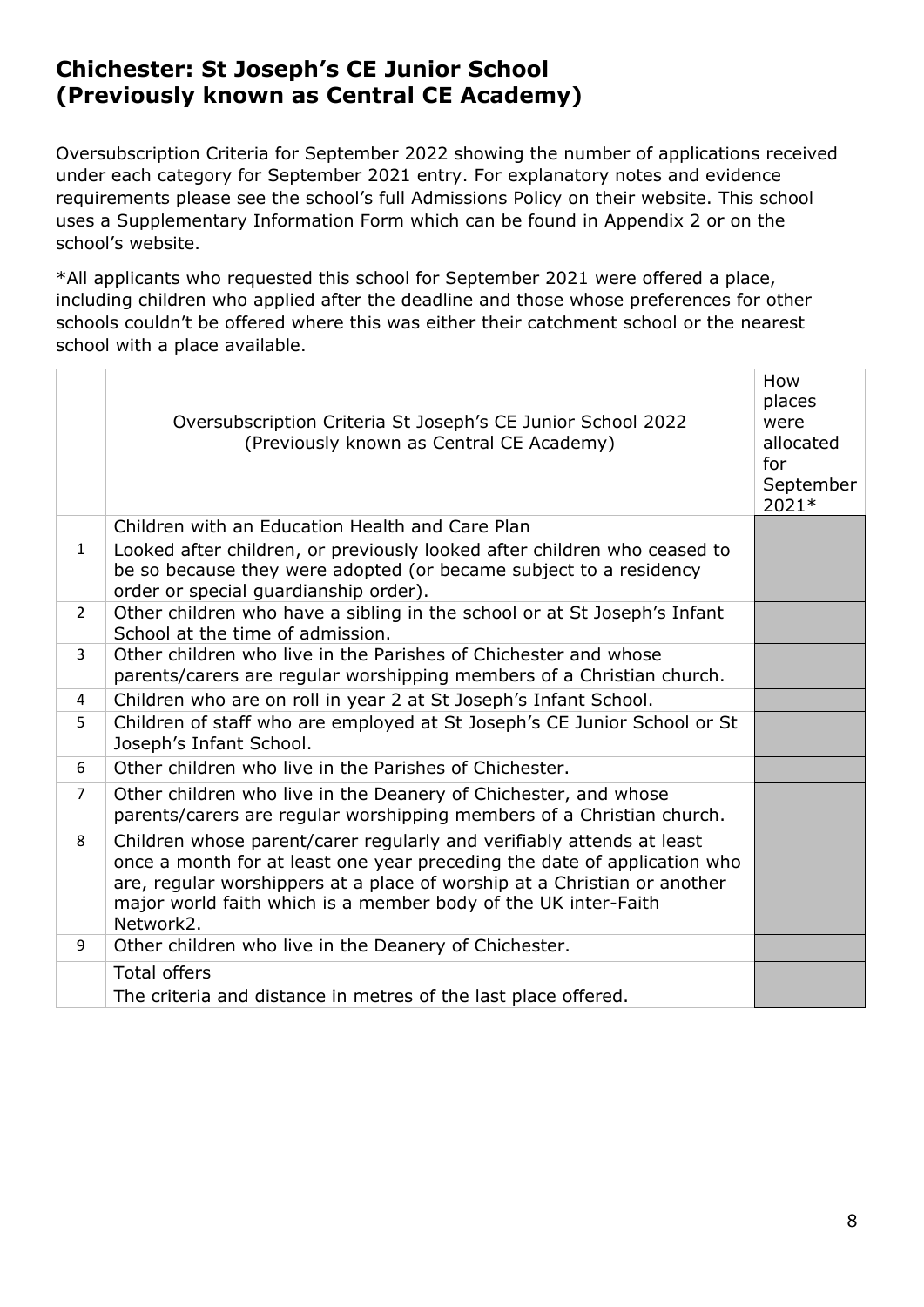### **East Preston: East Preston Junior School**

Oversubscription Criteria for September 2022 showing the number of applications received under each category for September 2021 entry. For explanatory notes and evidence requirements please see the school's full Admissions Policy on their website.

|                | Oversubscription Criteria East Preston Junior School 2022                                                                                                                                                                           | How<br>places<br>were<br>allocated<br>for<br>September<br>2021* |
|----------------|-------------------------------------------------------------------------------------------------------------------------------------------------------------------------------------------------------------------------------------|-----------------------------------------------------------------|
|                | Children with an Education Health and Care Plan                                                                                                                                                                                     |                                                                 |
| $\mathbf{1}$   | Priority is given to Looked after children, or previously looked after<br>children who ceased to be so because they were adopted, became<br>subject to a special guardianship order, residence order or child<br>arrangement order. |                                                                 |
| $\overline{2}$ | Children who need a place at the school on exceptional and compelling<br>social, psychological or medical grounds.                                                                                                                  |                                                                 |
| $\mathbf{3}$   | Children attending East Preston Infant School and applying for a place at<br>East Preston Junior School.                                                                                                                            |                                                                 |
| 4              | Children who live in the catchment area with brothers or sisters already<br>at East Preston Junior School or who will be attending East Preston<br>Junior School at the time of application.                                        |                                                                 |
| 5              | Other children who live in the catchment area.                                                                                                                                                                                      |                                                                 |
| 6              | Children who live outside the catchment area with brothers or sisters<br>already at East Preston Junior School.                                                                                                                     |                                                                 |
| $\overline{7}$ | Other children who live outside the catchment area.                                                                                                                                                                                 |                                                                 |
|                | <b>Total offers</b>                                                                                                                                                                                                                 |                                                                 |
|                | The criteria and distance in metres of the last place offered.                                                                                                                                                                      |                                                                 |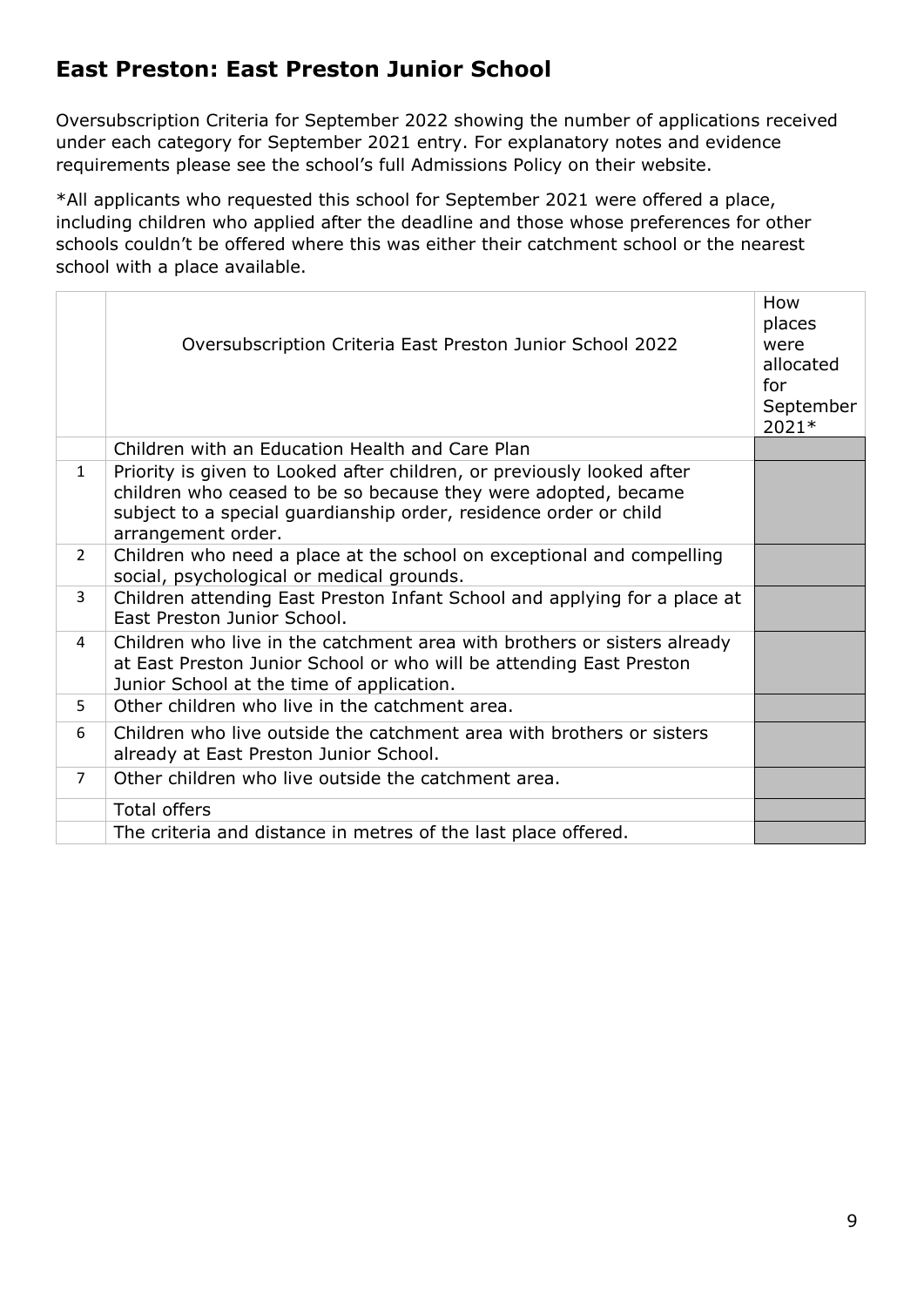### <span id="page-9-0"></span>**Horsham: Greenway Academy School**

Oversubscription Criteria for September 2022 showing the number of applications received under each category for September 2021 entry. For explanatory notes and evidence requirements please see the school's full Admissions Policy on their website.

|    | Oversubscription Criteria Greenway Academy School 2022                                                                                                                                                                                                                                                                                                          | How<br>places<br>were<br>allocated<br>for<br>September<br>2021* |
|----|-----------------------------------------------------------------------------------------------------------------------------------------------------------------------------------------------------------------------------------------------------------------------------------------------------------------------------------------------------------------|-----------------------------------------------------------------|
|    | Children with an Education Health and Care Plan                                                                                                                                                                                                                                                                                                                 |                                                                 |
| 1. | Children who are in the care of a local authority or provided with<br>accommodation by that authority in accordance with Section 22 of the<br>Children Act 1989.                                                                                                                                                                                                |                                                                 |
| 2. | Children or families who have a serious medical, physical or<br>psychological condition which makes it essential that the child attends<br>the academy rather than any other.                                                                                                                                                                                   |                                                                 |
| 3. | Children living within the catchment area of the academy who at the<br>time of application have a brother or sister (including children living as<br>siblings in the same family unit) on the roll of the academy and who will<br>still be on roll at the time of the sibling's admission.                                                                      |                                                                 |
| 4. | Children living within the catchment area of the academy who live<br>closest to the academy based on the 'distance by road or made-up<br>footpath' from the main entrance to the academy to the entrance of the<br>property.                                                                                                                                    |                                                                 |
| 5. | Children living outside the catchment area of the academy who, at the<br>time of the application, have a brother or sister (including children living<br>as siblings in the same family unit) on the roll of the academy and who<br>will still be on roll at the time of the sibling's admission.                                                               |                                                                 |
| 6. | Children who at the time of application have a parent who is a member<br>of staff at the school (where the member of staff has been employed for<br>three years or more at the time at which the application for admission is<br>made and/or where the member of staff is recruited to fill a vacant post<br>for which there is a demonstrable skill shortage). |                                                                 |
| 7. | Children living outside the catchment area of the academy who live<br>closest to the academy, based on the 'distance by road or made-up<br>footpath' from the main entrance to the academy to the entrance of the<br>property.                                                                                                                                  |                                                                 |
|    | <b>Total offers</b>                                                                                                                                                                                                                                                                                                                                             |                                                                 |
|    | The criteria and distance in metres of the last place offered.                                                                                                                                                                                                                                                                                                  |                                                                 |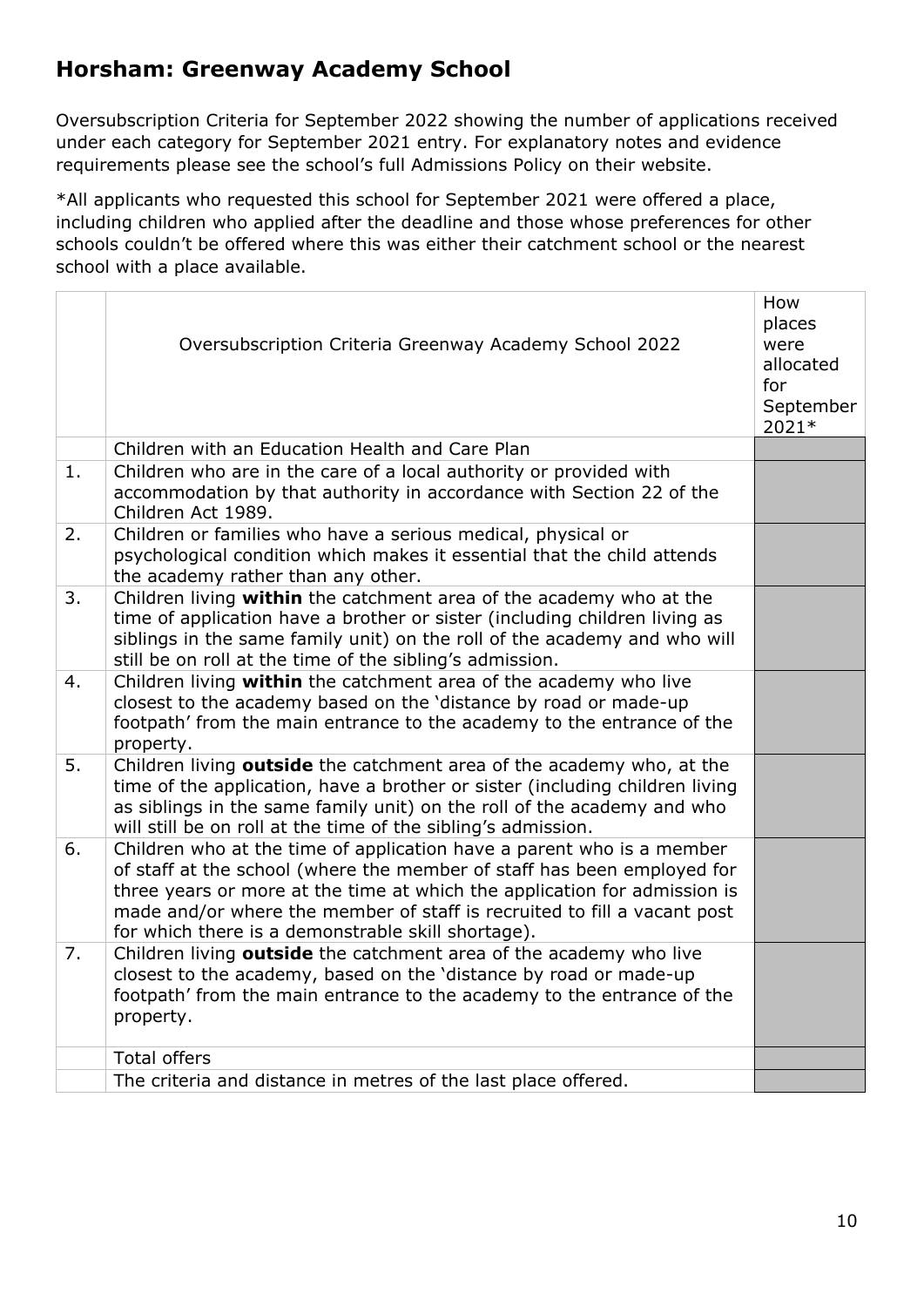#### <span id="page-10-0"></span>**Southwater: Southwater Junior Academy**

Oversubscription Criteria for September 2022 showing the number of applications received under each category for September 2021 entry. For explanatory notes and evidence requirements please see the school's full Admissions Policy on their website.

|     | Oversubscription Criteria Southwater Junior Academy 2022                                                                                                                                     | How<br>places<br>were<br>allocated<br>for<br>September<br>2021* |
|-----|----------------------------------------------------------------------------------------------------------------------------------------------------------------------------------------------|-----------------------------------------------------------------|
|     | Children with an Education Health and Care Plan                                                                                                                                              |                                                                 |
| 1)  | Children who need a place at the school on exceptional and compelling<br>social, psychological or medical grounds.                                                                           |                                                                 |
| 2)  | Looked after children (children in public care); and previously looked<br>after children.                                                                                                    |                                                                 |
| 3)  | Children who live in The Southwater Junior Academy catchment area and<br>with siblings already at The Southwater Junior Academy when the child<br>starts                                     |                                                                 |
| 4)  | Children who live in The Southwater Junior Academy catchment area and<br>who attend The Southwater Infant Academy.                                                                           |                                                                 |
| 5)  | Other children who live in The Southwater Junior Academy catchment<br>area.                                                                                                                  |                                                                 |
| 6)  | Children who live in the Castlewood Primary School catchment area and<br>with siblings already at The Southwater Junior Academy when the child<br>starts.                                    |                                                                 |
| 7)  | Children who live in the Castlewood Primary School catchment area and<br>who attend The Southwater Infant Academy.                                                                           |                                                                 |
| 8)  | Other children who live in the Castlewood Primary School catchment<br>area.                                                                                                                  |                                                                 |
| 9)  | Children who live outside The Southwater Junior Academy and<br>Castlewood Primary School catchment area and with siblings already at<br>The Southwater Junior Academy when the child starts. |                                                                 |
| 10) | Children who live outside The Southwater Junior Academy and<br>Castlewood Primary School catchment area and who attend The<br>Southwater Infant Academy.                                     |                                                                 |
| 11) | Other children who live outside The Southwater Junior Academy and<br>Castlewood Primary School catchment area                                                                                |                                                                 |
|     | <b>Total offers</b>                                                                                                                                                                          |                                                                 |
|     | The criteria and distance in metres of the last place offered.                                                                                                                               |                                                                 |